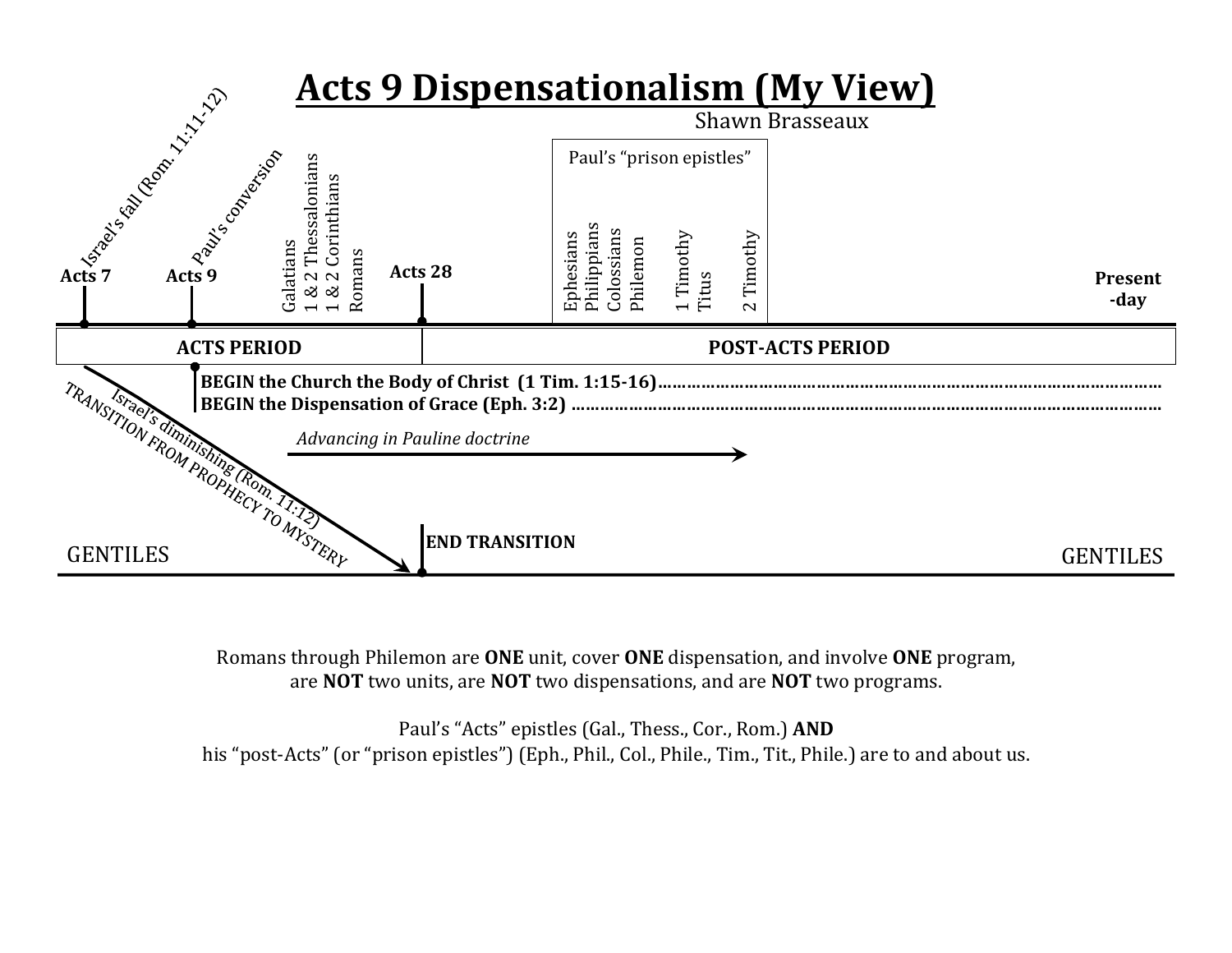## **Acts%28%Dispensationalism%**



\*Romans'through'Philemon'are'**TWO%**units,'cover'**TWO%**dispensations,'and'involve'**TWO%**programs,' are **NOT** one unit, are **NOT** one dispensation, and are **NOT** one program.

## \*\* Paul's "Acts" epistles (Gal., Thess., Cor., Rom.) ARE IRRELEVANT TO US. THEY ARE NOT TO OR ABOUT US.

Paul's "post-Acts" or "prison epistles" (Eph., Phil., Col., Phile., Tim., Tit., Phile.) are to and about us.

\*\*\* Paul did not preach the Gospel of Grace until Acts 20:1-4, 24 (Phil. 4:15). And just what Gospel message was he preaching between Acts 9 and Acts 20?!?! They say 1 Corinthians 15:3-4... **aka the Gospel of Grace!** 

\*\*\*\* Paul visited only Jewish synagogues, preaching to Jews and Greeks. His "pagan Gentile" ministry came late in Acts, or beyond.